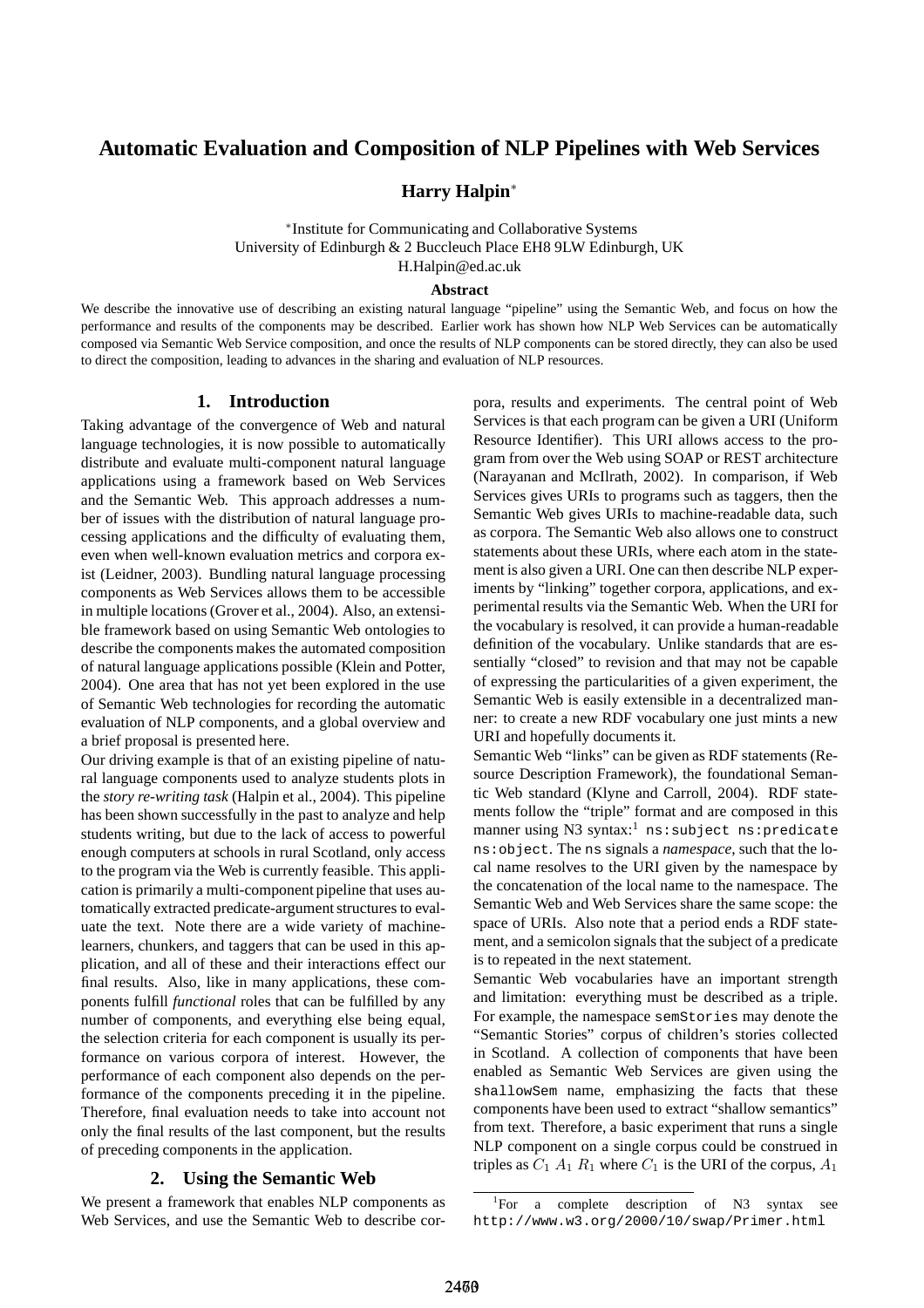is the URI of the NLP application, and  $R_1$  is the URI of the results. This could be exemplified as:

semStories:corpus shallowSem:components/maxentTagger semStories:exps/1.

If the experiment is needs to be repeated using a different tagger such as the CandC tagger (Clark and Curran, 2004), then the experiment can be phrased as  $C_1$   $A_2$   $R_2$ , which can be exemplified by:

semStory:corpus shallowSem:components/candcTagger semStories:exps/2.

If one wishes to state more about an experiment, such as explaining what component tokenized the corpus, one could create an additional statement:

semStories:corpus wsNLP:component shallowSem:components/lxtransduce/token2XML.

If the statements were merged it would be unclear if token2XML belonged to experiment one (exps/2), experiment two (exps/2), or both.

This problem is the result of a lack of provenance information. We would like to to group RDF statements (graphs) by experiment. We could use RDF reification, but that would make it nearly impossible to do reasoning, since the use of reification is analogous to jumping to higher-order logic. Reification also is not implemented in current reasoners. A more straightforward approach is to use the widely implemented *named graph* approach, in which a "triple" is given some context by adding an additional URI (the name) to the entire graph (Carroll et al., 2005). Each experiment could be used as the name URI of a named graph, therefore avoiding the "semantic muddle" of the earlier example. So our example could be disambiguated to state the we only know that the token2XML program was used in the second experiment simply by using semStories:exps/2 as the name and qualifying our statement as a named graph.

```
semStories:exps/2 {
semStories:corpus
wsNLP:component
shallowSem:components/lxtransduce/token2XML.
}
```
To discover more information about the experiment one could then retrieve more RDF statements about the experiment (such as the date the experiment took place, the experimenter, and so on) by accessing the URI. We can still sensibly merge URIs in the named graph with statements outside the named graph.

# **3. The Case for Web Services in NLP**

Many natural language applications are composed of a number of differing components, ranging from those in-

volved in text-processing such as tokenizers, chunkers, and part-of-speech taggers to those involved with machinelearning. These components are often assembled using the "pipeline" model, in which the output of one component is the input of another, often with the use of "shims" to convert from one format to another when moving the data between components. In general these applications are "brittle" as regards their implementation since it usually requires considerable effort to make the components work on different platforms, as often the source code and even documentation for the components is unavailable (Leidner, 2003). This is problematic for NLP. Unlike other sciences, NLP experiments usually cannot be replicated if the software and corpora are not available. The experimental design given in many papers cannot tell researchers exactly what components or parameters are responsible for the performance gains due to space constraints. Lastly, the level of domain independence of a particular NLP application can not be evaluated if the application can not be tested on a wide range of different corpora. These factors lead to a situation where research can consist of training and testing machinelearning techniques, dependent on a number of components whose performance is not assessed, over some corpus that is not widely available, with results that can not be reproduced or tested for domain independence. More could be done to allow researchers in NLP to use each others applications, share corpora, and share results.

The problem of distribution and access of NLP components can be solved by Web Services, since it would allow any user to use a SOAP client (or just *http*, in the case of a REST Web Service) to invoke the component by its URI (Grover et al., 2004). This offers the user more freedom than being constrained by one locally installed framework. The owner of the Web Service keeps the installation of the NLP component on their local Web Service-enabled server. Although free access to the source code is desirable, this aspect of Web Services can resolve issues of copyright by allowing the researcher not to release the source code and still let the research community access the NLP component in question. Since the vast majority of components cannot be assumed Web Service-enabled or even use XML in their input and output, there is considerable effort involved in packaging components as Web Services.

Unlike many other frameworks, a Web Services and Semantic Web-based framework provides not only a way of describing NLP applications and experiments, but a method of accessing these applications and running these experiments. To repeat, if a URI denotes a NLP Web Service, one can invoke the service to actually do the processing. If a URI denotes a corpus or experimental results, we can either directly provide the results or corpus from the URI, or in the case of corpus or results with a restricted licenses, provide a redirect to a web page with the conditions of the license. Since the vast majority of components cannot be assumed to be Web Service-enabled or even to use XML in their input and output, there is considerable cost involved in packaging components as Web Services. Web Services that are described using the Semantic Web are Semantic Web Services, and there is much work on using the Semantic Web to automatically compose Semantic Web Services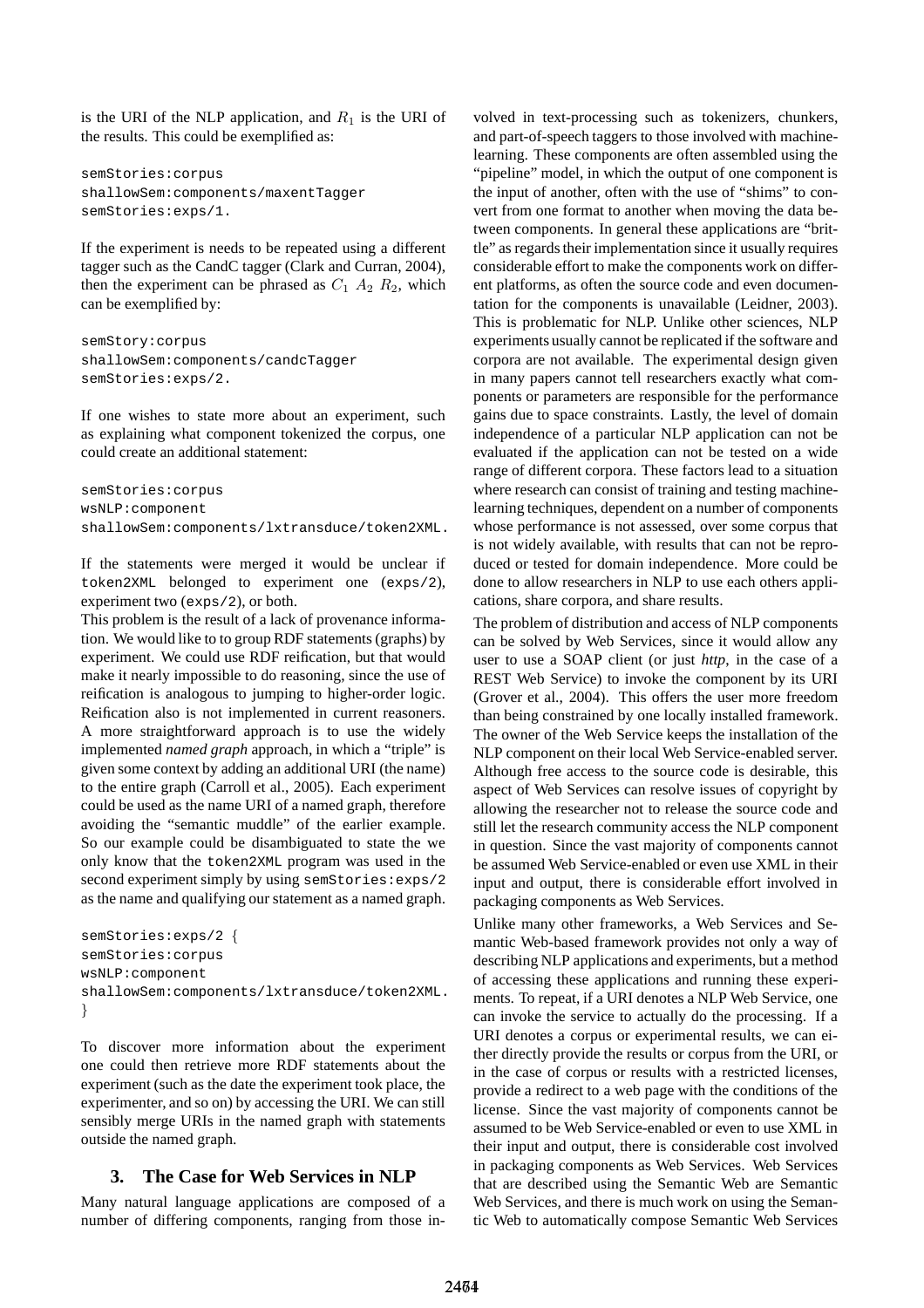(Narayanan and McIlrath, 2002).

In order for the tools to interoperate together and have their input and output validated, particular NLP Web Services also must operate in a common XML Schema. While a number of standards exists to provide global standards for various linguistic tasks, we find it more likely that components will each have their own component-specific schemas (Ide and Romary, 2004). If the component schemas are modularized, XML Schema inclusion can be used to construct federated NLP application-specific schemas from the schemas of their respective NLP components. In the case that the schemas overlap or conflict, XSL transformations between output formats and schemas can be provided.

#### **4. Automatic Pipeline Composition**

There is rarely only one component in an NLP application. When more than one component is needed and the steps need to be arranged in a simple linear pipeline (or "workflow") of Web Services and if the services (NLP components) needed can be described using the Semantic Web, the pipeline can be composed and executed automatically via a Semantic Web Service composition language such as OWL-S (Klein and Potter, 2004). Although it requires considerable effort to describe Web Service NLP applications using OWL-S (or an alternative methodology), once this work has been done once, it would enable others to use these components in their own experiments with ease. Since the description can be at a level of abstraction above a particular instance of an application, Semantic Web Service composition would allow someone to run applications based on their abstract specification, such as "Coreference Resolution" as opposed to a concrete instantiation of a coreference resolver such as CogNIAC (Baldwin, 1997). This would allow a reasoner to compose an application based on an abstract specification using backward chaining reasoning using a database of components.

To extend our first example, the pipeline may be composed of many different processes operating over a corpus. Using Semantic Web Service composition, if we desire to create predicate-argument structures based on verbs and nouns from chunks, we can use backward-chaining and reason that first the corpus must be tokenized, then tagged, then chunked. If each of these have been described as a Semantic Web Service, then we can invoke them in order to "compose" our NLP application. Following this example, we modify and extend the ontology given by Klein and Potter to keep track of "shims," schemas, and other useful information in Figure 1 (Klein and Potter, 2004). We describe the RDF in N3 again for readability and skip namespace definitions assuming a default namespace of wsNLP. Note the wsNLP RDF vocabulary is interoperable with Dublin Core, and many components are sub-classes of Dublin Core, such as wsNLP:InputFormat being a subclass of dc:format.

# **5. Describing Corpora using the Semantic Web**

We can describe corpora using the Semantic Web to track the transformations of corpora and what components were responsible for each transformation. We can also build off

| shallowSem:components/SCOLtuples                             |  |
|--------------------------------------------------------------|--|
| dc:title "SCOL Tuples";                                      |  |
| :location shallowSem:components/SCOLtuples;                  |  |
| : inputType types/chunkedDocument;                           |  |
| :inputFormat "text/xml";                                     |  |
| :inputSchema shallowSem:schemas/chunkSchema/chunkSchema.xsd; |  |
| :componentType shallowSem:NLPropositionExtractor;            |  |
| :outputFormat "rdf/xml";                                     |  |
| :outputSchema shallowSem:schemas/rdfProp/rdfProp.rdfs;       |  |
| :outputType types/Proposition;                               |  |
| dc: creator "Steve Abnev";                                   |  |
| dc:description abnev:scollk.tgz;                             |  |
| :implementationLocation abney:index.html;                    |  |
| : implementation/sourceLanguage "C";                         |  |
| :implementation/location Abney:scollk.tqz;                   |  |
| :webServiceLocation shallowSem:components/tuples;            |  |
| : XMLSchema shallowSem: components/tuples/schema;            |  |
| :inputShim shallowSem:components/SCOLtupes/XMLShimInput;     |  |
| :outputShim shallowSem:components/SCOLtupes/XMLShimOutput.   |  |
| shallowSem: components/SCOLtupes/XMLShimInput                |  |
| :inputType :types/chunkedDocument;                           |  |
| :inputFormat "text/xml";                                     |  |
| :inputSchema shallowSem:schemas/chunkSchema/chunkSchema.xsd; |  |
| :location shallowSem:components/tuples/shim/inputXML;        |  |
| :outputType :types/chunkedDocument;                          |  |
| :outputFormat "text";                                        |  |
| :outputSchema shallowSem:extSchema/breakdelimited.           |  |
| shallowSem: components/SCOLtupes/XMLShimOutput               |  |
| :inputType :types/chunkedDocument;                           |  |
| :inputFormat "text";                                         |  |
| :inputSchema shallowSem:textSchema/breaktabdelimited;        |  |
| :location shallowSem:components/tuples/shim/outputXML;       |  |
| :outputType :types/chunkedDocument;                          |  |
| :outputFormat "rdf/xml";                                     |  |
| :outputSchema_shallowSem:schemas/SCOLtuples/scolchunk.rdfs.  |  |

Figure 1: NLP Component Example

| semStories:corpus                                       |
|---------------------------------------------------------|
| :version 1.1;                                           |
| :corpusLocation semStories:corpus;                      |
| :dateCreated 2002.06.11T1:37:07;                        |
| :documentation semStories:index.html;                   |
| :documentGenre :corpus/types/childrenStories;           |
| :processStep semStories:corpus#1;                       |
| :processStep semStories:corpus#2;                       |
| :processStep semStories:corpus#3;                       |
| :processStep semStories:corpus#4.                       |
| semStories:corpus#1                                     |
| :dateCreated 2003.07.13T4:12:55;                        |
| :documentFormat "text";                                 |
| : corpusLocation semStories: corpus/text.               |
| semStories:corpus#2                                     |
| :dateProcessed 2005.09.22T15:39:22;                     |
| :component shallowSem:components/lxtransduce/token2XML; |
| :componentType :types/components/Tokenizer;             |
| :corpusLocation semStories:corpus/tokenized.            |
| semStories:corpus#3                                     |
| :dateProcessed 2005.09.22T18:40:30;                     |
| :component shallowSem:components/candcTagger;           |
| :componentType :types/components/POStaqqed;             |
| :corpusLocation semStories:corpus/tagged.               |
| semStories:corpus#4                                     |
| :dateProcessed 2005.09.22T18:42:09;                     |
| :component shallowSem:components/qlenCova;              |
| :componentType :types/components/PronounResolver.       |

Figure 2: NLP Corpus Example

of RDF vocabularies such as an Dublin Core and possible mappings of the IMDI standard to RDF. <sup>2</sup> When processing a corpus, if a copy of the corpus or the stand-off annotation already exists in a state needed by the pipeline, instead of re-processing the corpus, one can just use the corpus in the processed state in a pipeline. This prevents corpus processing and component deployment from being done unnecessarily.

We can also reason about what types of processing needs to be done to a corpus in order for it to be used in a pipeline. For example, we may want to tag a particular corpus, but we can not tag a corpus unless it has been tokenized, and so if the corpus does not exist in a tokenized state a tokenizing component can be deployed before the tagger, even if this step has been not made explicit by the invoker. The adding of part-of-speech tags and chunks to our corpus to prepare it for predicate-argument extraction is described in Figure 2.

 $2$ See http://www.mpi.nl/imdi for information.